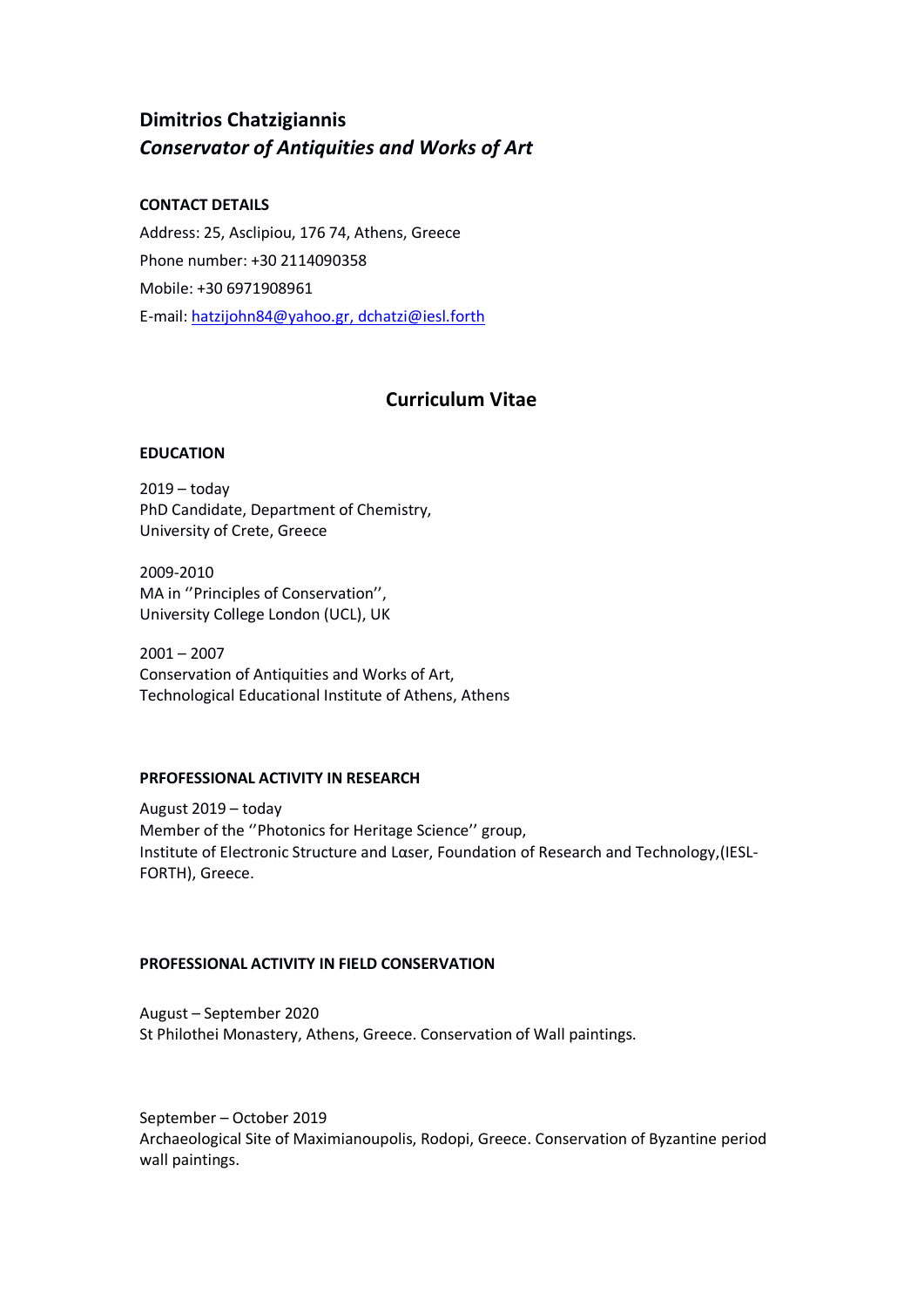February – March 2019 Monastery of Panagia Ksenia, Magnesia, Greece. Conservation of wall paintings of the artist K. Gheskos.

November 2018 – January 2019 Presentation of the Theotokos and St Dimitrios Church, Vilia, Attica, Greece. Conservation of post-byzantine period wall paintings.

November – December 2018 Presentation of the Theotokos Church (Panaghia Mesosporitissa), Archaeological Site of Eleusina, Attica, Greece. Conservation of post-byzantine period wall paintings.

August 2018 French Embassy in Athens, Athens. Conservation of exterior renders and decorative elements.

July 2018

Nativity of the Theotokos Church, Mount Pilion, Greece. Conservation of post-byzantine period wall paintings.

March – August 2017 DOCUMENTA 14. Conservation of contemporary art.

June 2016 – July 2016 French School at Athens. Conservation of neo-classical wall paintings.

August 2013 – December 2015 Megaron Ziller-Loverdou, Athens, Greece. Conservation of neo-classical wall paintings and decorative elements.

November 2011 – July 2013 Macedonian Tombs, Lefkadia, Imathia, Greece. Conservation of Hellenistic period wall paintings and mortars.

February 2011 Xiropotamou Monastery, Mount Athos, Greece. Conservation of post-byzantine wall paintings.

November 2010 Archaeological site of ''Thermes'' (Roman Baths), Samos, Greece. Conservation of Roman period mortars, stone objects and masonry.

May – June 2009 Former Royal Residence, Tatoi, Greece. Conservation of wood-sculpture and wooden objects.

November – December 2008 Heraklion Archaeological Museum, Crete. Conservation of Minoan period wall paintings.

September – October 2008 Archaeological site of Zominthos, Crete. Conservation of mortars from the prehistoric